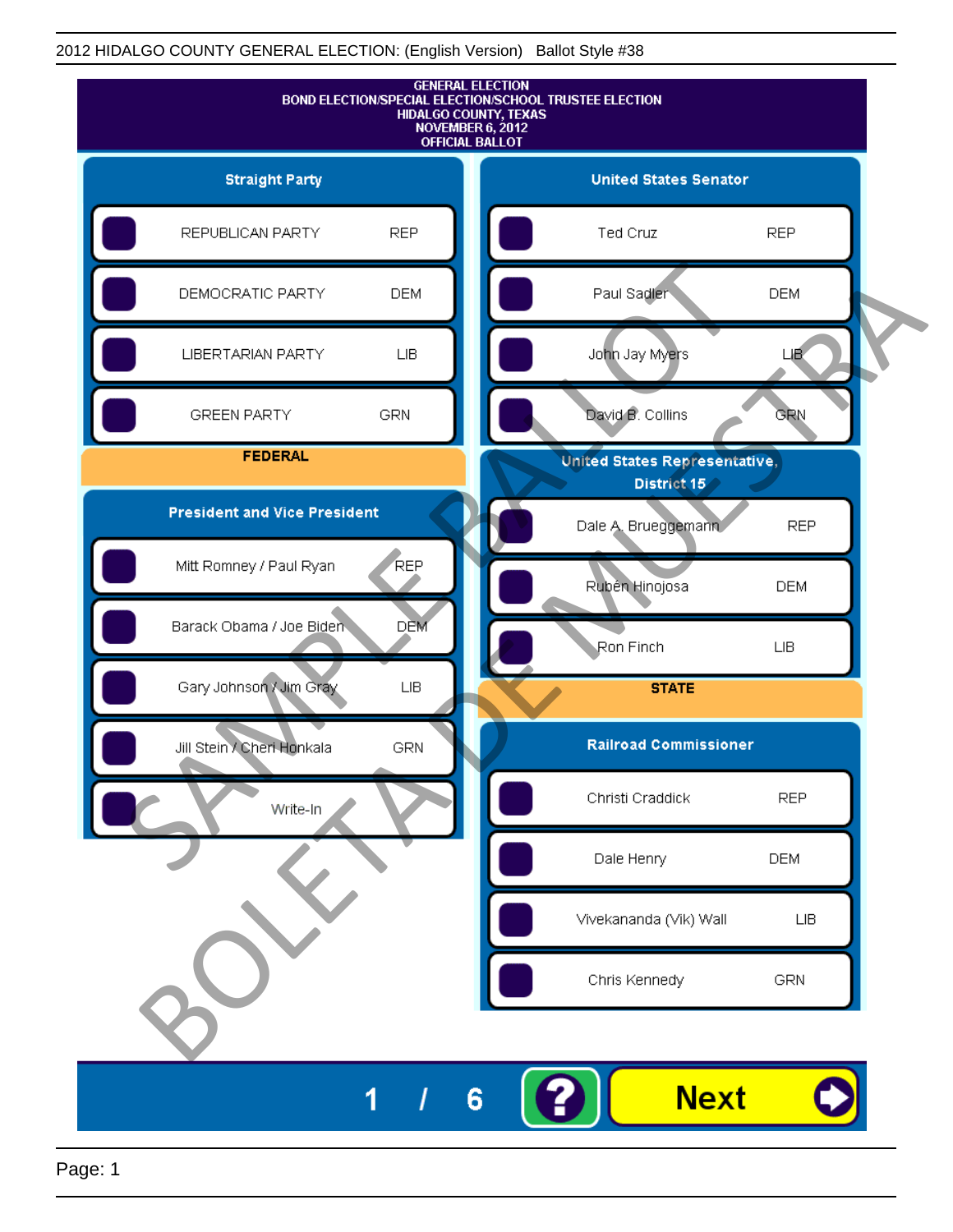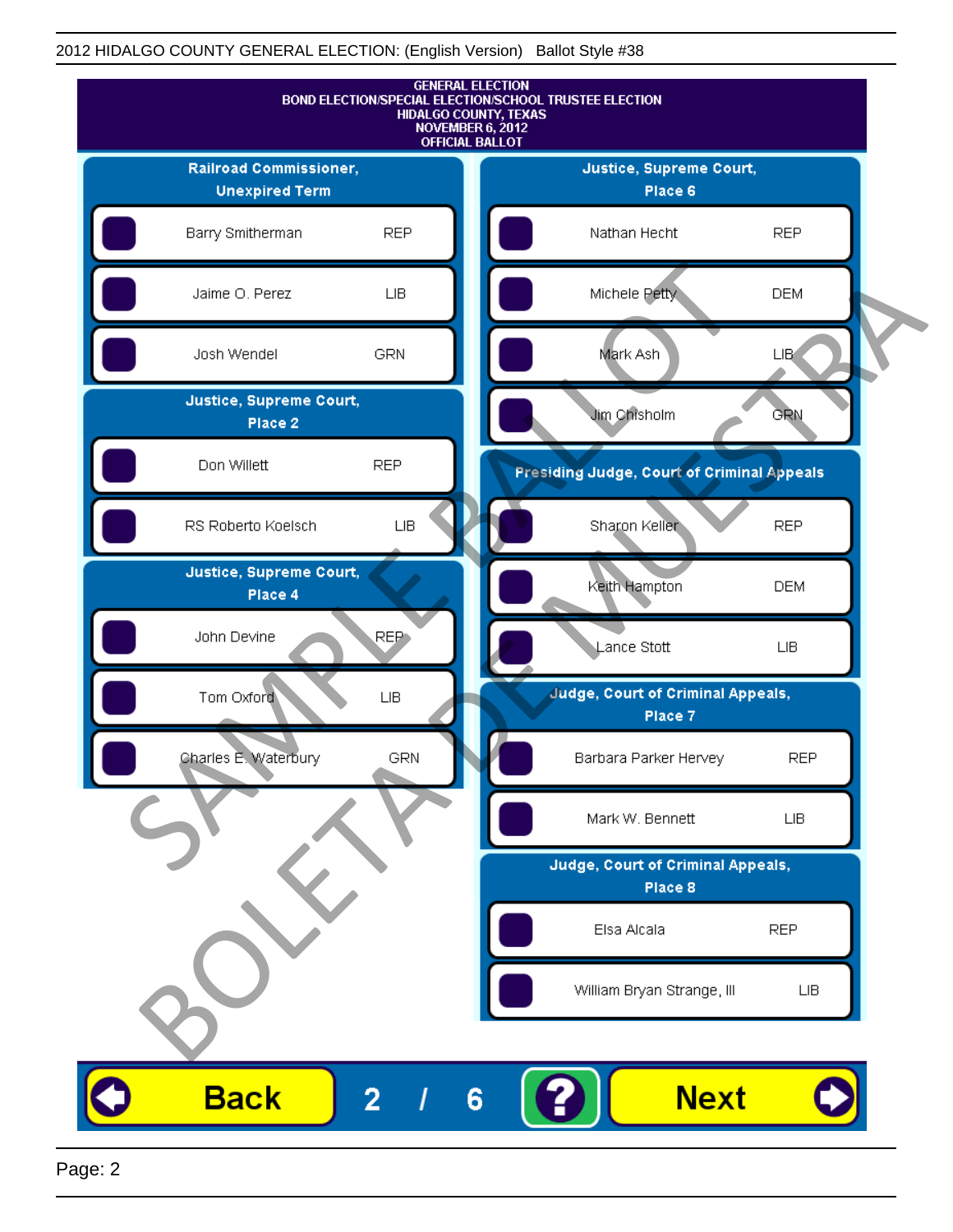

Page: 3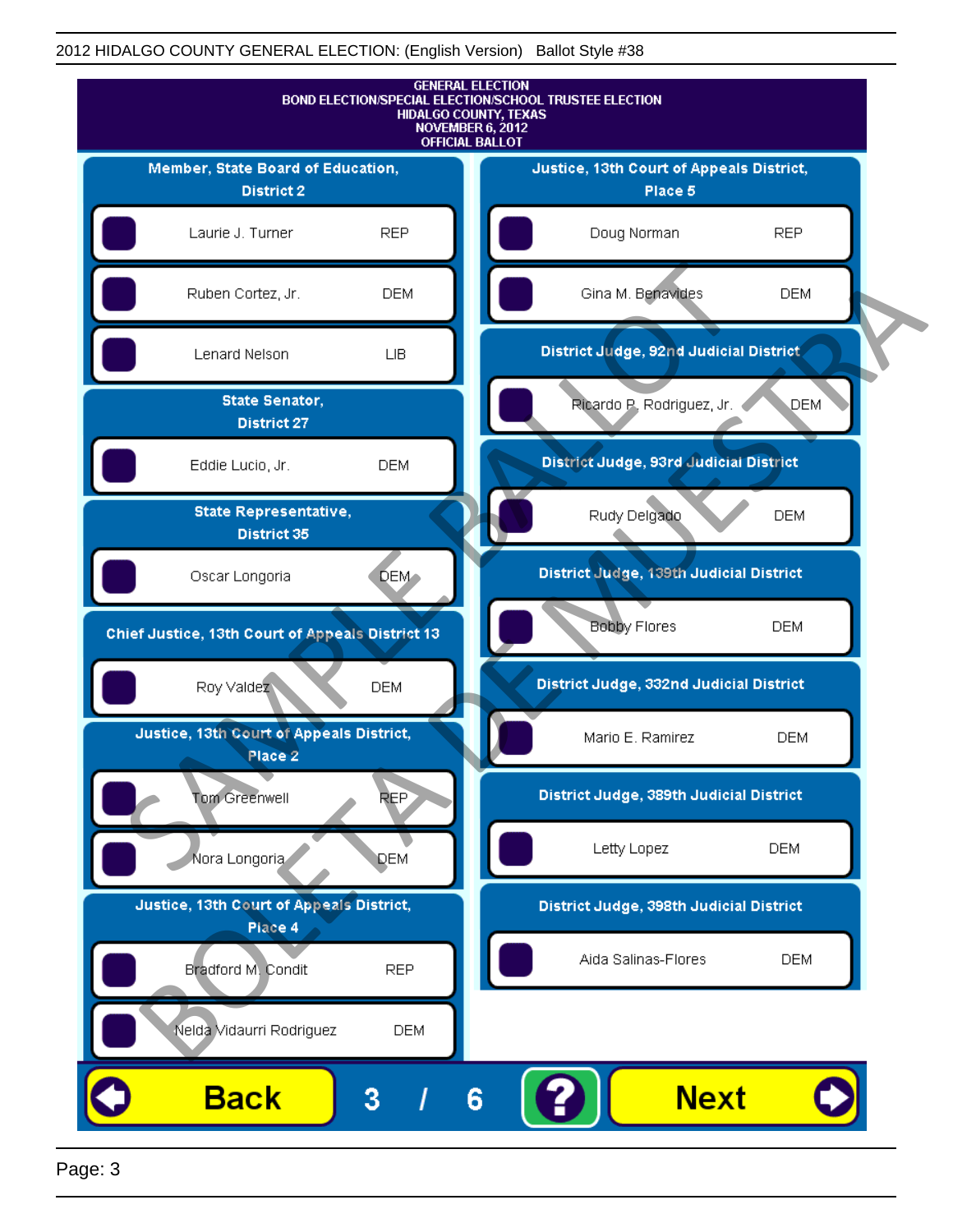|                                                                                                                                                        |                          |            | <b>GENERAL ELECTION</b><br>BOND ELECTION/SPECIAL ELECTION/SCHOOL TRUSTEE ELECTION<br><b>HIDALGO COUNTY, TEXAS</b><br>NOVEMBER 6, 2012<br><b>OFFICIAL BALLOT</b>                                                                                                              |
|--------------------------------------------------------------------------------------------------------------------------------------------------------|--------------------------|------------|------------------------------------------------------------------------------------------------------------------------------------------------------------------------------------------------------------------------------------------------------------------------------|
| District Judge, 430th Judicial District                                                                                                                |                          |            | <b>CITY OF WESLACO</b>                                                                                                                                                                                                                                                       |
| Israel Ramon, Jr.                                                                                                                                      |                          | <b>DEM</b> | <b>PROPOSITION 1</b>                                                                                                                                                                                                                                                         |
| District Judge, 449th Judicial District                                                                                                                |                          |            | Authorizing the use of Article 5190.6 Section 4A (Development<br>Corporation Act of Texas) sales and use tax proceeds for Athletic<br>Facilities (Professional and amateur sports and athletics, including<br>stadium and ball parks). Section 4A Sales and Use Tax proceeds |
| Jesse Contreras                                                                                                                                        |                          | <b>DEM</b> | may be used to pay maintenance and operating costs of projects in<br>this category.                                                                                                                                                                                          |
|                                                                                                                                                        | <b>COUNTY</b>            |            | <b>FOR</b>                                                                                                                                                                                                                                                                   |
|                                                                                                                                                        | <b>Sheriff</b>           |            | <b>AGAINST</b>                                                                                                                                                                                                                                                               |
| Robert Caples                                                                                                                                          |                          | <b>REP</b> | <b>PROPOSITION 2</b>                                                                                                                                                                                                                                                         |
|                                                                                                                                                        | Guadalupe "Lupe" Trevino | DEM        | Authorizing the use of Article 5190.6 Section 4A (Development                                                                                                                                                                                                                |
| HIDALGO COUNTY DRAINAGE DISTRICT NUMBER ONE                                                                                                            | <b>BOND ELECTION</b>     |            | Commercial Facilities (Related store, restaurant, concession and<br>parking facilities). Section 4A Sales and Use Tax proceeds may be<br>used to pay maintenance and operating costs of projects in this<br>category.                                                        |
| THE ISSUANCE OF \$184,000,000.00 IN BONDS AND THE<br>LEVYING OF THE TAX IN PAYMENT THEREOF FOR<br><b>IMPROVEMENTS TO THE DRAINAGE DISTRICT'S STORM</b> | <b>DRAINAGE SYSTEM?</b>  |            | <b>FOR</b>                                                                                                                                                                                                                                                                   |
|                                                                                                                                                        | FOR<br><b>AGAINST</b>    |            | <b>AGAINST</b>                                                                                                                                                                                                                                                               |
|                                                                                                                                                        |                          |            |                                                                                                                                                                                                                                                                              |
| <b>Back</b>                                                                                                                                            |                          | 4          | <b>Next</b><br>6                                                                                                                                                                                                                                                             |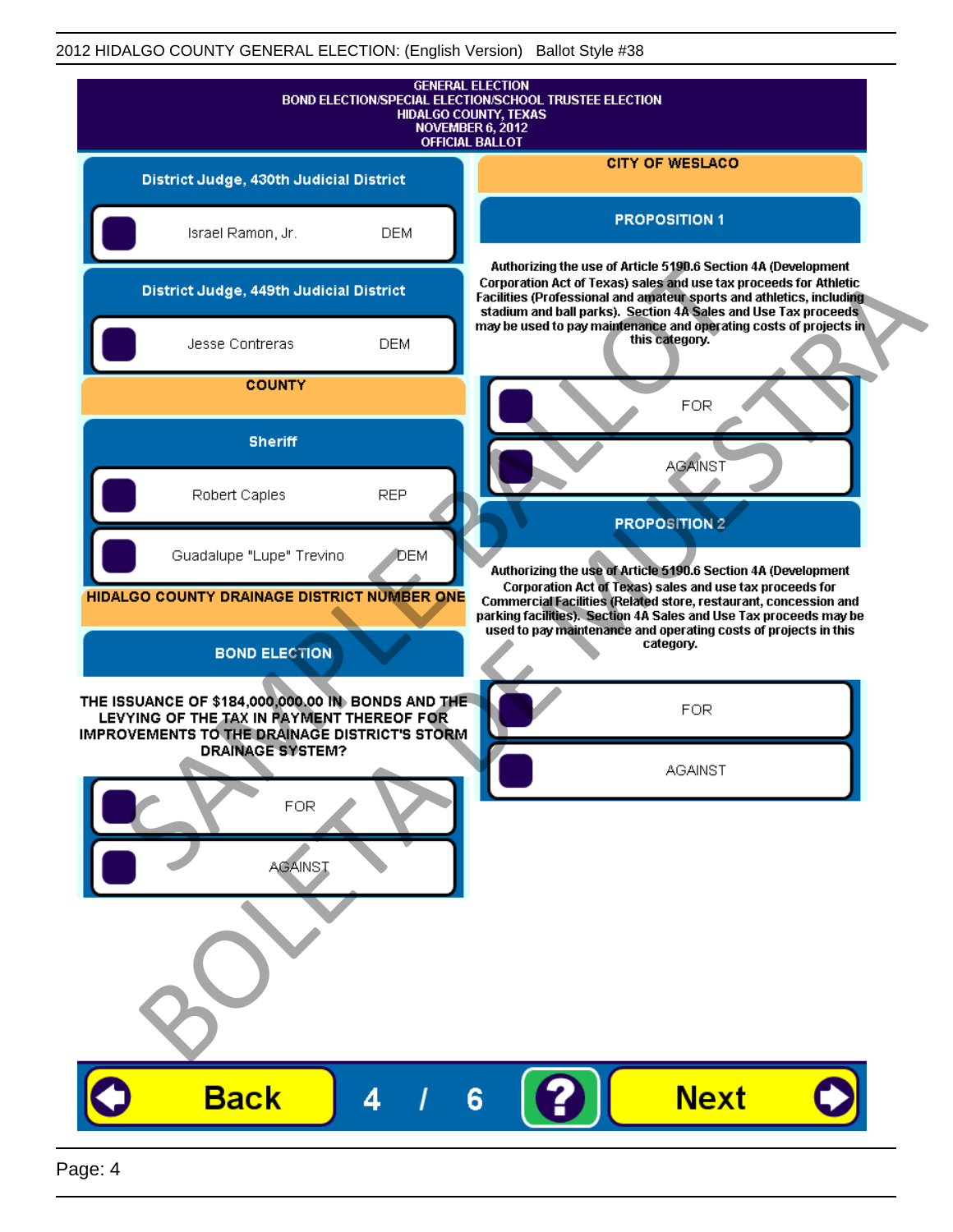# **GENERAL ELECTION** BOND ELECTION/SPECIAL ELECTION/SCHOOL TRUSTEE ELECTION<br>HIDALGO COUNTY, TEXAS<br>NOVEMBER 6, 2012 **OFFICIAL BALLOT**

#### **PROPOSITION 3**

#### **PROPOSITION 5**

Authorizing the use of Article 5190.6 Section 4A (Development Corporation Act of Texas) sales and use tax proceeds for Certain

Authorizing the use of Article 5190.6 Section 4A (Development Corporation Act of Texas) sales and use tax proceeds for Other

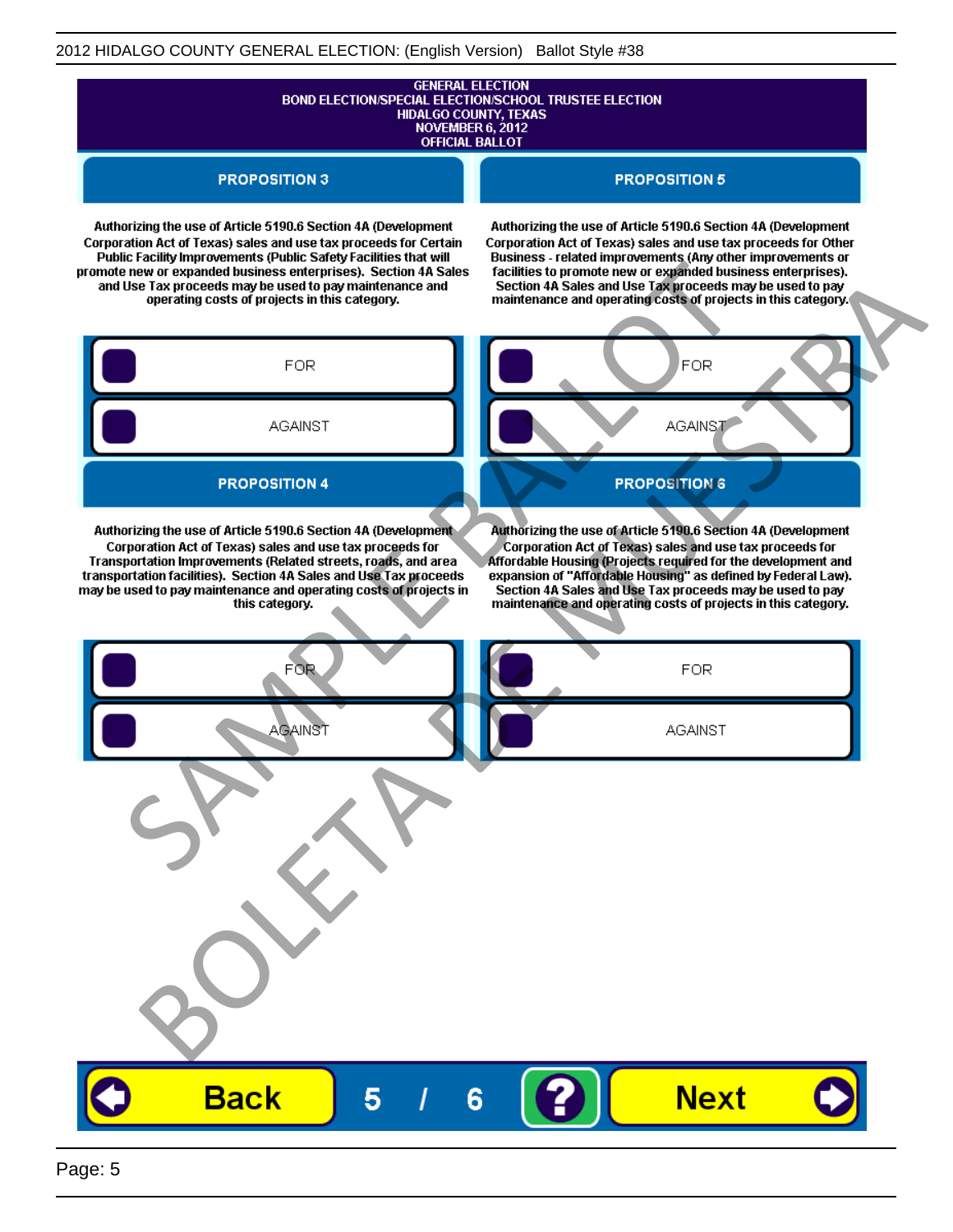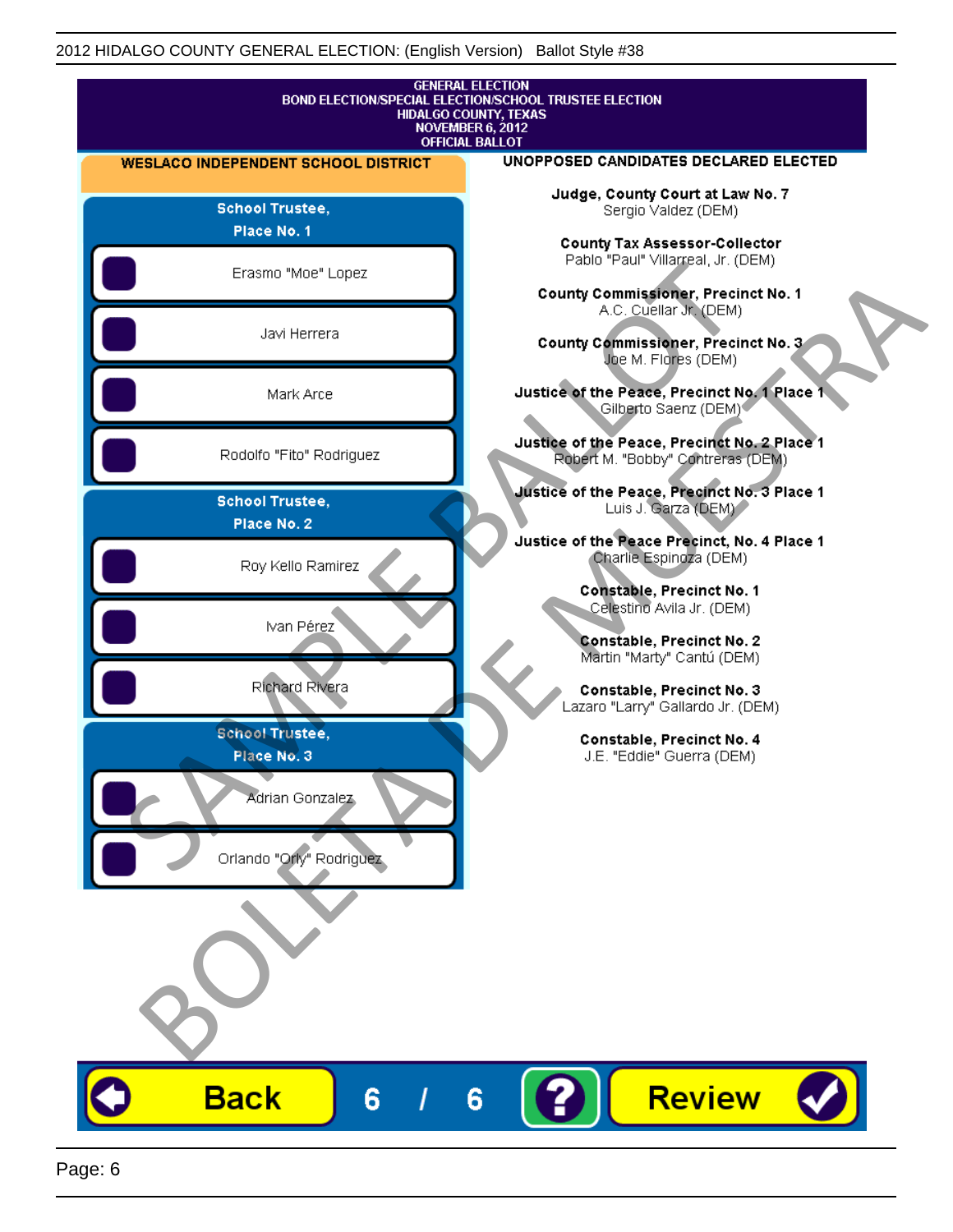Press the candidate name or contest title to return to a contest.

Vote button will light up when



Page: 7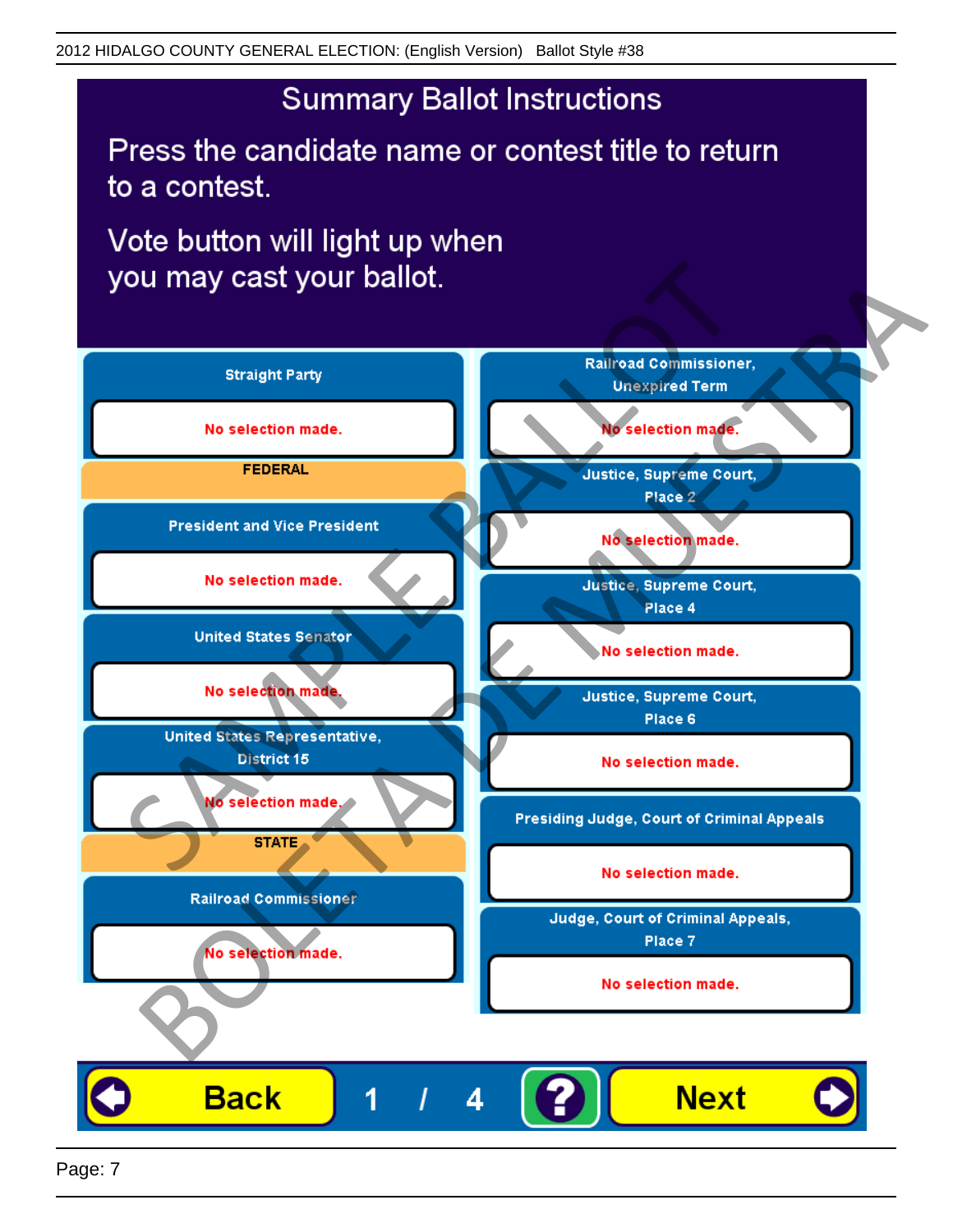Press the candidate name or contest title to return to a contest.

Vote button will light up when

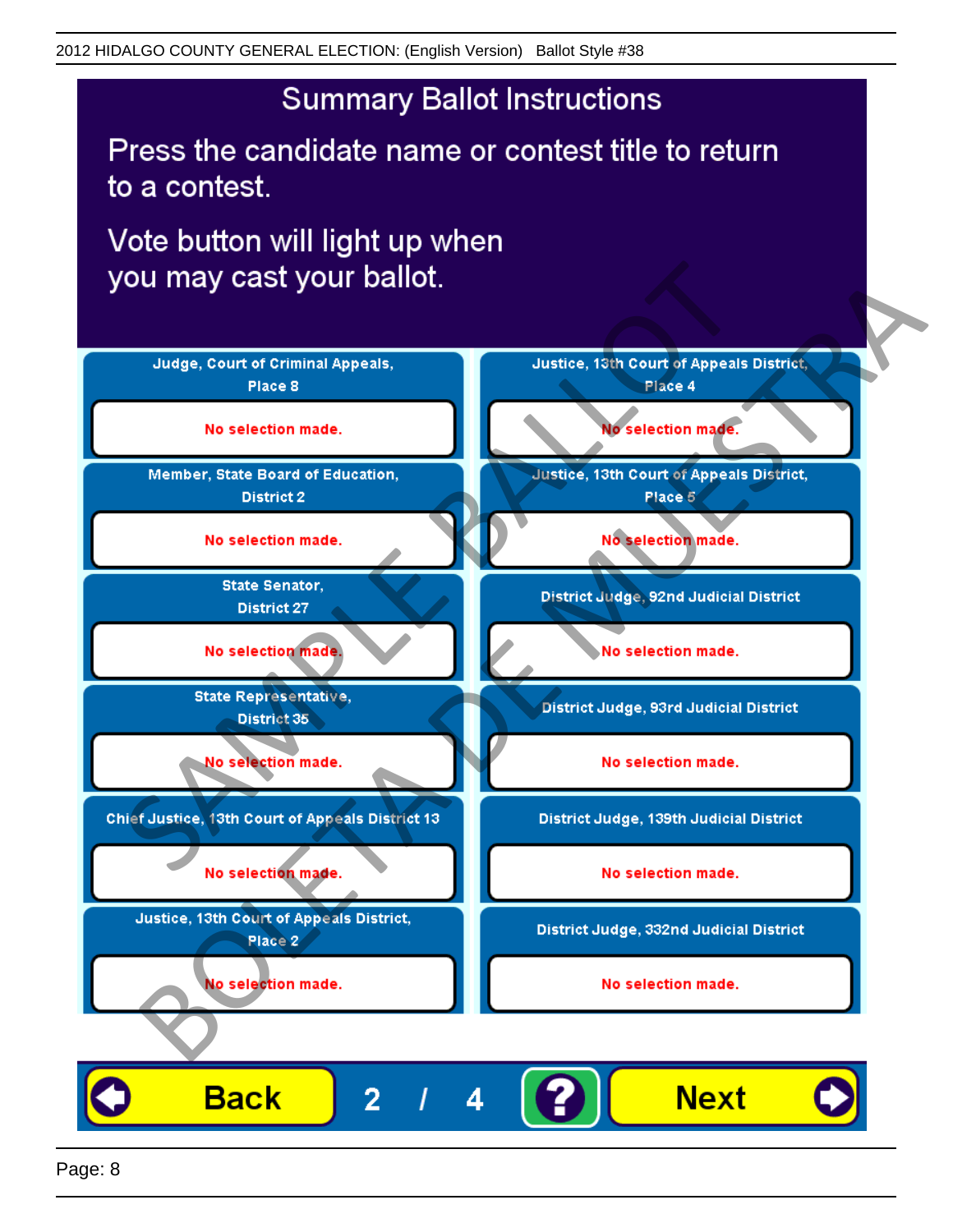Press the candidate name or contest title to return to a contest.